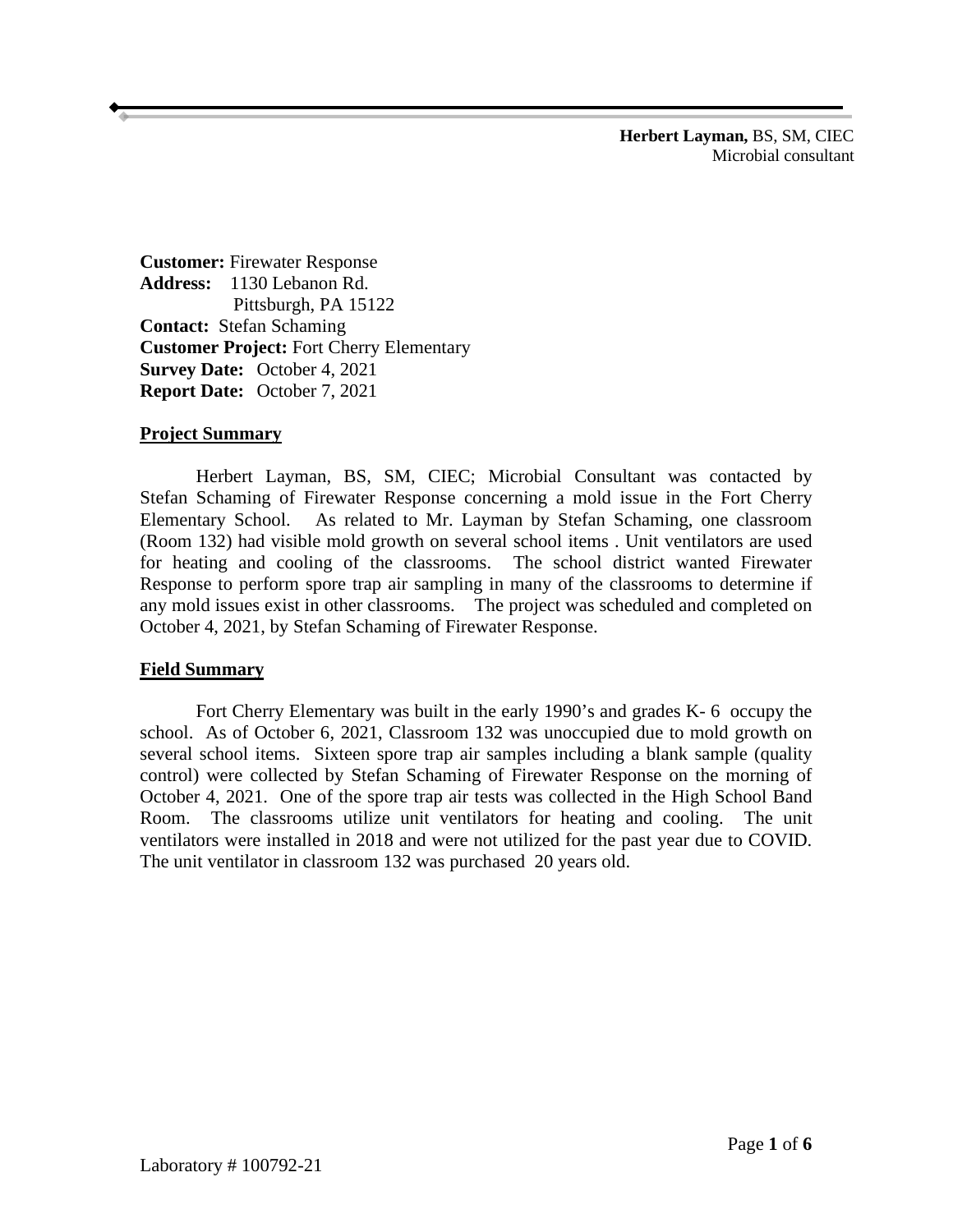| <b>Area</b>                  | Sample # | <b>AllergencoD</b><br><b>Spore Trap</b> |
|------------------------------|----------|-----------------------------------------|
| <b>High School Band Room</b> | 001      | X                                       |
| Elementary 139               | 002      | X                                       |
| Elementary 138               | 003      | X                                       |
| Elementary 140               | 004      | X                                       |
| Elementary 141               | 005      | X                                       |
| Elementary 127               | 006      | X                                       |
| Elementary 109               | 007      | X                                       |
| Elementary 103               | 008      | X                                       |
| Elementary 133               | 009      | X                                       |
| Elementary 132               | 010      | X                                       |
| Elementary 203               | 011      | X                                       |
| <b>Elementary 209</b>        | 012      | X                                       |
| <b>Elementary 239</b>        | 013      | X                                       |
| Elementary 159               | 014      | X                                       |
| Outside                      | 015      | X                                       |
| <b>Blank</b>                 | 016      | X                                       |

The air samples were collected on AllergencoD spore trap cassettes using a Zefon Biopump™ calibrated at 15 liters per minute (calibration of the pump was performed at the site before the initial sample was collected). All indoor air samples and the outside spore trap air sample were collected for five minutes producing 75-liter samples. A blank spore trap cassette was included with the sample set for quality assurance purposes to ensure that no cross contamination occurred during the handling or analytical process. The samples were transported to the laboratory by Firewater Response and received in good condition the same day for microbial analysis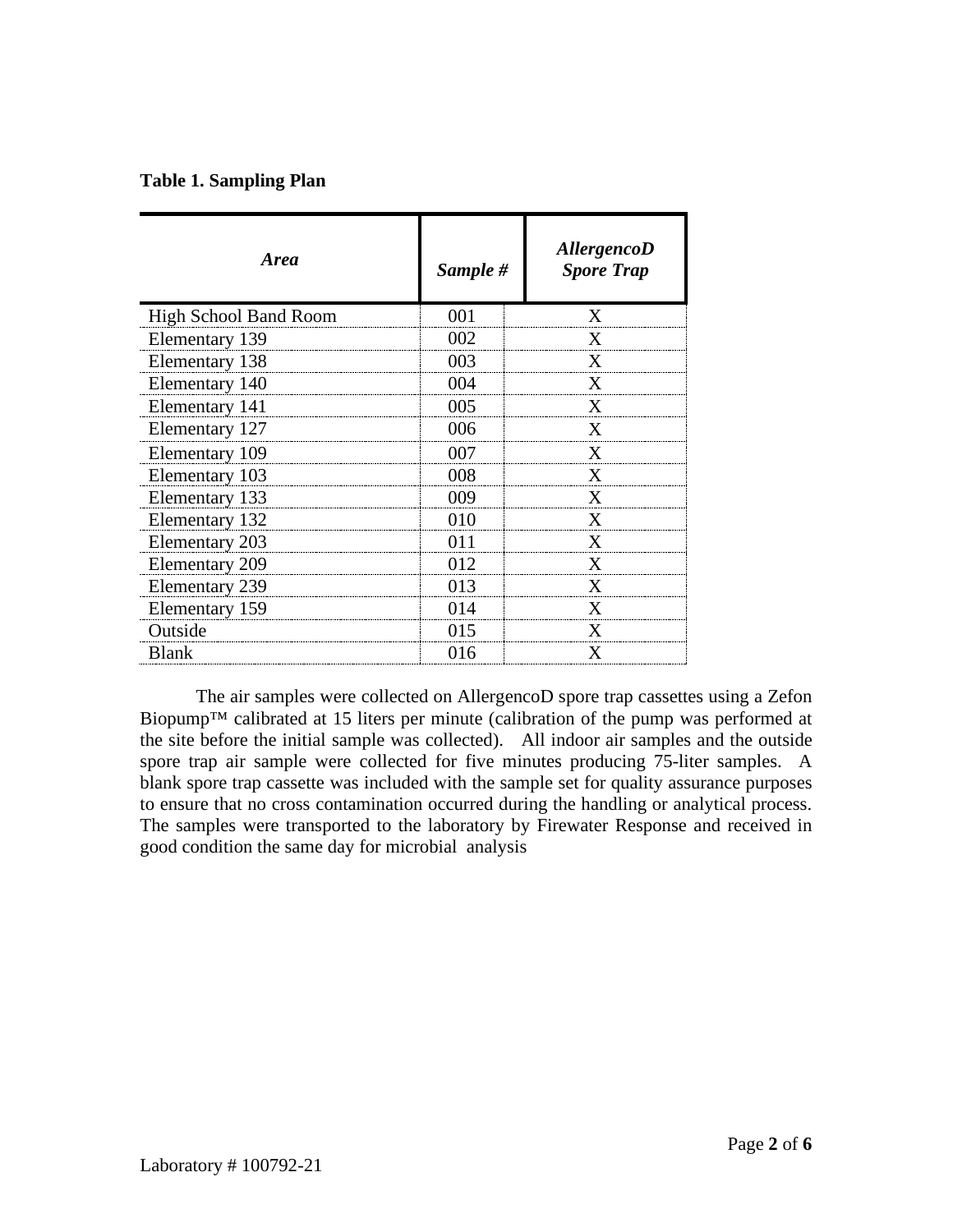## **Laboratory Results**

Laboratory results are included below. All samples were analyzed at U.S. Micro-Solutions, Inc. Environmental Microbiology Laboratory. The laboratory is accredited by the American Industrial Hygiene Association (AIHA) for the analysis of fungi and bacteria in environmental samples.

| Area or Room                 | <b>AllergencoD</b><br><b>Spore Trap</b><br><b>Air Samples</b><br>$(sports/m^3)$ | <b>Rank Order Assessment</b><br><b>Predominant Mold Genera</b>                                                                                  |  |
|------------------------------|---------------------------------------------------------------------------------|-------------------------------------------------------------------------------------------------------------------------------------------------|--|
| <b>High School Band Room</b> | 637                                                                             | 43% Basidiospores<br>16% Cladosporium<br>16% Rusts<br>12% Smuts/Myxomycetes<br>10% Aspergillus/Penicillium-like<br>2% Pithomyces                |  |
| Elementary 139               | 767                                                                             | 64% Aspergillus/Penicillium-like<br>19% Basidiospores<br>8% Rusts<br>5% Ascospores.<br>3% Cladosporium                                          |  |
| Elementary 138               | 1,105                                                                           | 39 % Cladosporium<br>28% Basidiospores<br>19% Aspergillus/Penicillium-like<br>5% Ascospores<br>4% Rusts<br>4% Smuts/Myxomycetes<br>2% Epicoccum |  |
| Elementary 140               | 2,379                                                                           | 84% Basidiospores<br>13% Cladosporium<br>2% Ascospores<br>1% Aspergillus/Penicillium-like<br>1% Rusts                                           |  |
| Elementary 141               | 910                                                                             | 49% Basidiospores<br>44% Cladosporium.<br>3% Ascospores<br>3% Smuts/Myxomycetes<br>1% Rusts                                                     |  |

13% *Cl d i*

# **Table 3. Air Samples (Spore Trap Counts)**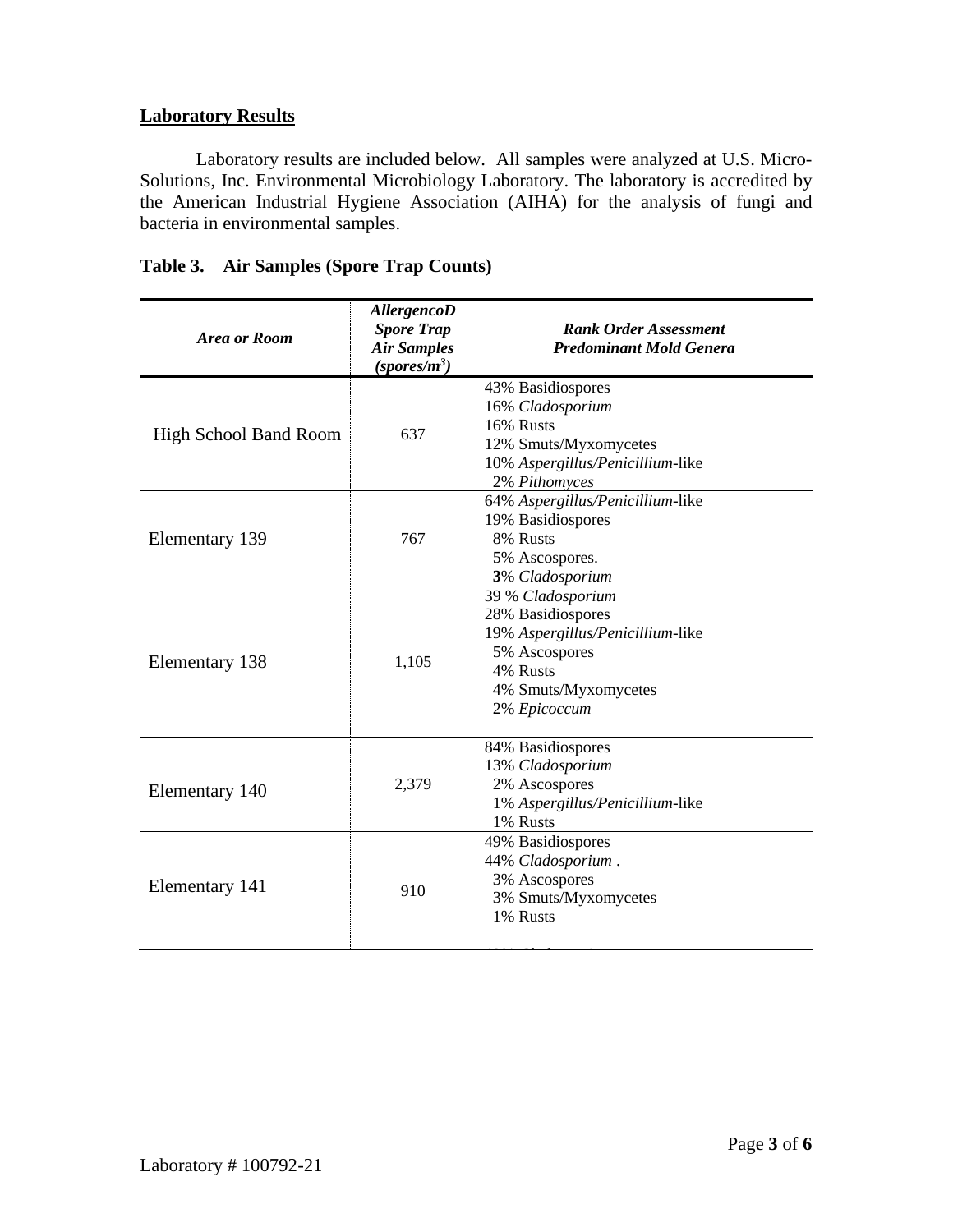| Elementary 127        | 2,262  | 67% Basidiospores<br>27% Cladosporium<br>4% Ascospores<br>2% Aspergillus/Penicillium-like<br>1% Rusts                               |  |
|-----------------------|--------|-------------------------------------------------------------------------------------------------------------------------------------|--|
| Elementary 109        | 1,573  | 70% Basidiospores<br>19% Cladosporium<br>5% Aspergillus/Penicillium-like<br>3% Ascospores<br>2% Smuts/Myxomycetes<br>1% Rusts       |  |
| Elementary 103        | 728    | 61% Basidiospores<br>23% Cladosporium<br>5% Aspergillus/Penicillium-like<br>5% Rusts<br>4% Smuts/Myxomycetes<br>2% Ascospores       |  |
| Elementary 133        | 91     | 43% Aspergillus/Penicillium-like<br>29% Rusts<br>14% Basidiospores<br>14% Cladosporium                                              |  |
| Elementary 132        | 14,809 | 99% Aspergillus/Penicillium-like<br>1% Rusts                                                                                        |  |
| Elementary 203        | 780    | 45 % Cladosporium<br>35% Basidiospores<br>8% Aspergillus/Penicillium-like<br>8% Smuts/Myxomycetes<br>2% Ascospores<br>2% Pithomyces |  |
| <b>Elementary 209</b> | 455    | 40 % Cladosporium<br>31% Basidiospores<br>11% Ascospores<br>11% Aspergillus/Penicillium-like<br>6% Rusts                            |  |
| <b>Elementary 239</b> | 130    | 60% Basidiospores<br>10% Cladosporium<br>10% Nigrospora<br>10% Rusts<br>10% Smuts/Myxomycetes                                       |  |
| Elementary 259        | 117    | 56 % Cladosporium<br>22% Basidiospores<br>11% Ascospores<br>11% Rusts                                                               |  |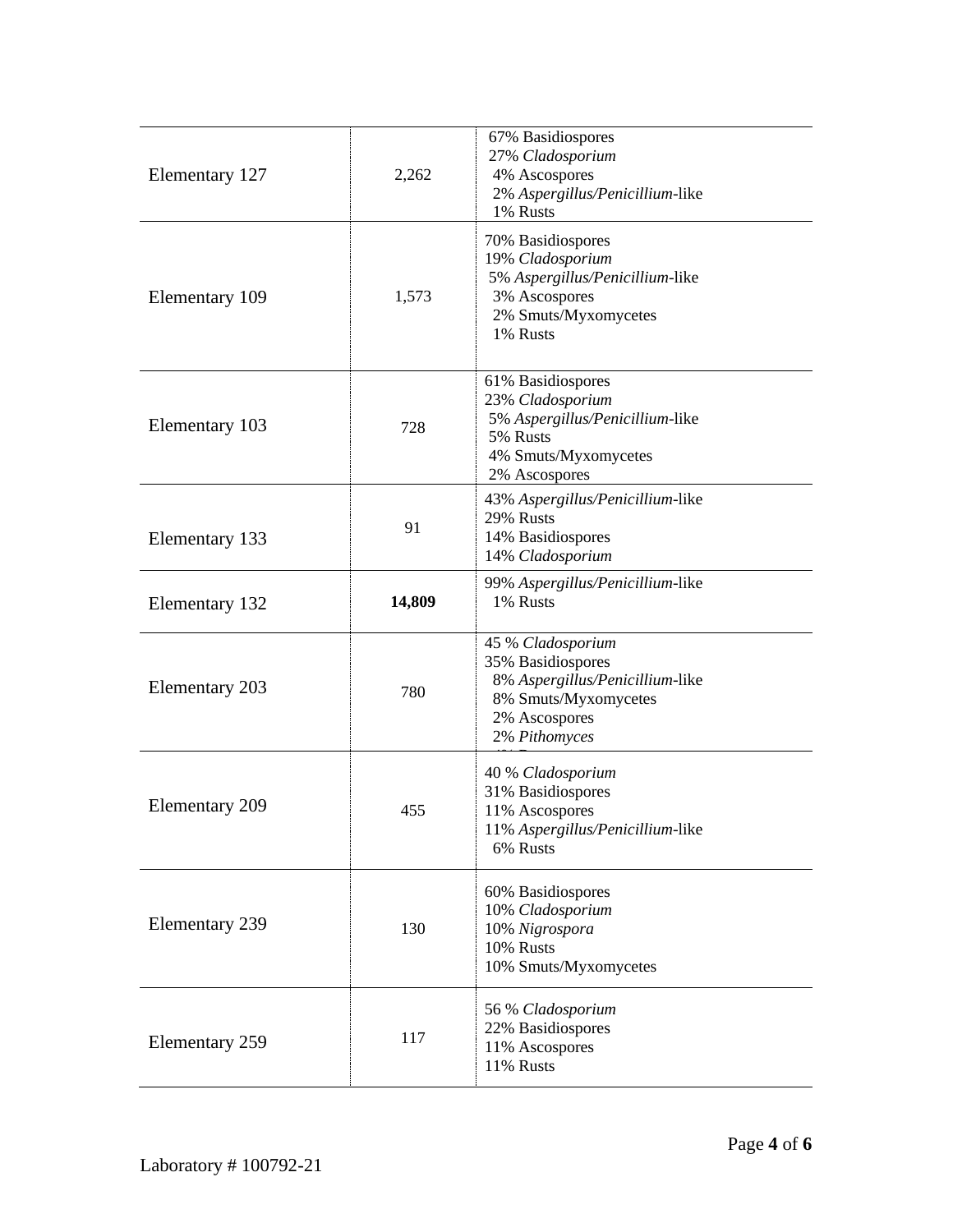| Outside      | 29,369 | 98% Basidiospores<br>1% Ascospores<br>0 % Cladosporium |
|--------------|--------|--------------------------------------------------------|
| <b>Blank</b> |        | No particulates or spores noted                        |

## **Field Impression & Interpretation**

This investigator uses criteria from various sources when evaluating indoor environments. Published working papers include documents from professional industrial hygienists, microbiologists, and indoor environmental scientists, e.g., *Recognition, Evaluation, and Control of Indoor Mold* (*AIHA* – *2020*), and the *Institute of Inspection, Cleaning and Restoration Certification's IICRC) S-520/2015 Standard for Professional Mold Remediation 3rd Ed.* The investigator also applies knowledge gained from numerous past investigations in determining when laboratory and visual results indicate a normal fungal ecology for each type of structure.

**Indoor to outdoor** (distribution) – Generally, is it favorable to have lower indoor spore counts as compared to outdoor spore counts and to see similar types and distribution of fungi indoors and outdoors. The results of the air samples represent a short sampling time frame and should not be considered an exposure assessment. There are no methods currently available for assessing the health effects of human exposure to mold. These air tests are area sampling of the school and provide an indication as to the fungal ecology of the indoor environment. This project involved spore trap air samples (nonculturable) and a visual assessment of the classrooms of the school. The predominant spore type in the classrooms were basidiospores and *Cladosporium* and this usually represents the infiltration of outdoor air (via unit ventilators or open windows) into the classrooms. At this time of the year, the outdoor air usually reveals the predominance of basidiospores, *Cladosporium* spores, and ascospores.

It should be noted that classroom 139 had acceptable levels of mold spores on the October 4, 2021, sampling. However, the spore trap air levels in classroom 139 collected on September 20, 2021, by Firewater Response revealed elevated levels of *Cladosporium*  (42,453 spores/m3 of air) – See USMS Report #90165-21. In the September air sampling the mold may have originated from a contaminated unit ventilator in Classroom 139. The spore trap air sampling in the High School Band Room indicated acceptable level of mold spores.

The results of the spore trap air samples for mold (**except** Classroom 132 had an elevated level of *Aspergillus/Penicillium-*like spores – 14,497 m3 of air) represent a **Condition 1** or a **"normal fungal ecology"** as stated in the *Institute of Inspection, Cleaning and Restoration Certification's ANSI/IICRC S-520-2015 Standard for Professional Mold Remediation 3rd* Edition*.* A **Condition 1** is defined as "an indoor environment that may have settled spores, fungal fragments or traces of actual growth